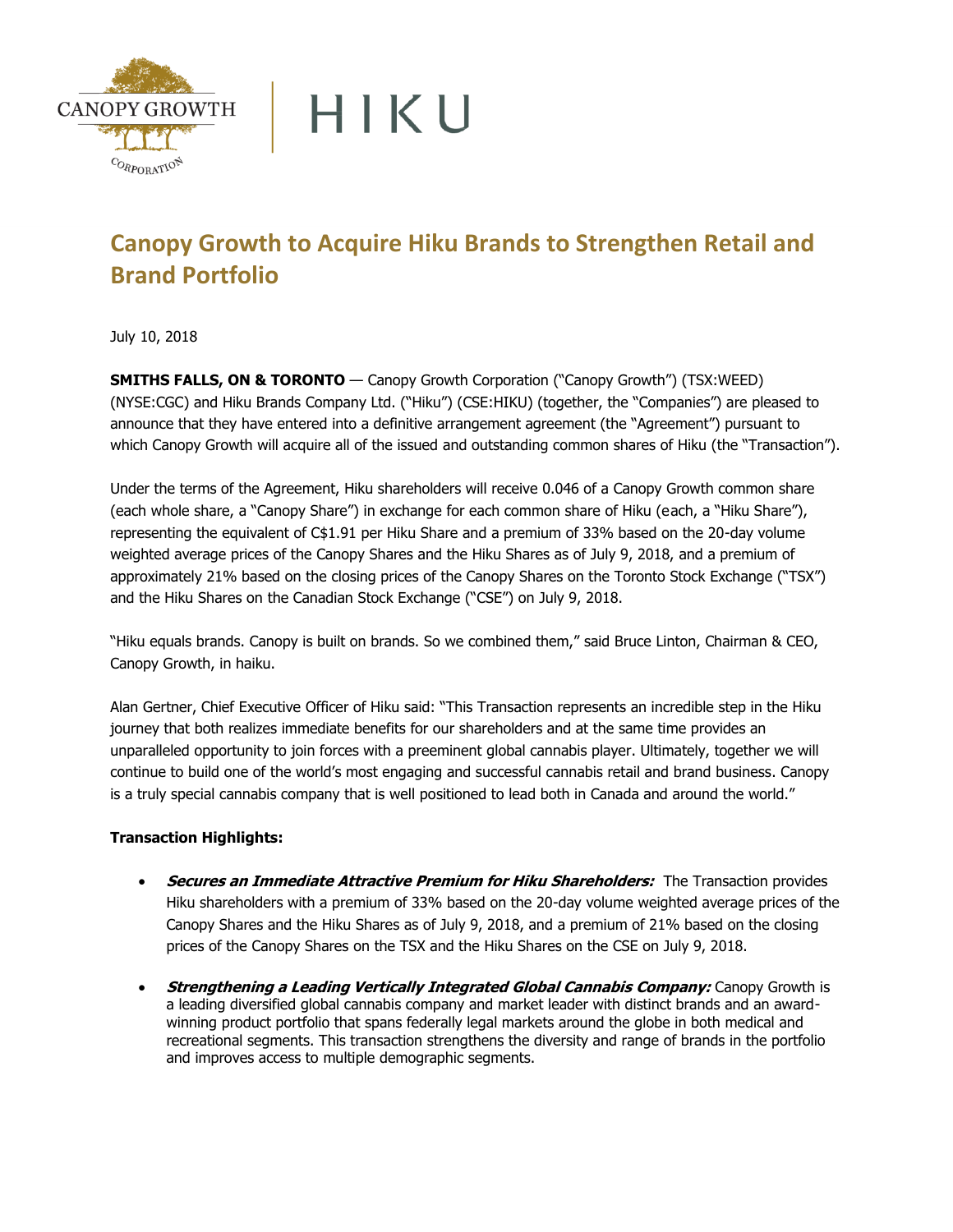- **Integration of Retail Operations:** The Transaction provides Canopy Growth and Hiku with an integration and expansion opportunity with respect to retail stores in provinces where direct consumer sales will be permitted pursuant to the Cannabis Act, including a pipeline of growth opportunities.
- **Complimentary Portfolio of Brands:** The Transaction provides Canopy Growth and Hiku with the opportunity to leverage a combined portfolio of established brands through their respective retail stores across the country and thereby generate incremental opportunities with distributors.
- **Alignment with Strong Management Team:** Hiku's strong management team brings best-in-class retail, design and marketing experience, which are well aligned with and further supplements Canopy's existing strategy and operations.
- **Strong Access to and Immediate Availability of Capital:** Canopy Growth recently closed the issuance of convertible notes amounting to \$600 million in gross proceeds. This capital and liquidity will support both Companies continued expansion efforts
- **Continued Participation in Expanded Platform for Future Growth:** Hiku shareholders, through their ownership of Canopy Shares, will have the opportunity to participate in the growth of Canopy Growth and will benefit from the enhanced growth prospects of the combined company. The Transaction will provide substantial infrastructure and operational support to accelerate Hiku's growth strategy, future product development and innovation, together with Canopy Growth and its global partners.
- **Enhanced Liquidity and Capital Markets Profile:** Canopy Growth is listed on both the New York Stock Exchange ("NYSE") and the TSX. Canopy Shares are highly liquid with an average daily trading volume of approximately 5.4 million shares, representing approximately C\$197 million on a daily basis over the last three months.

## **Additional Transaction Details**

The Transaction will be carried out by way of a court-approved plan of arrangement under the *Business* Corporations Act (British Columbia) and will require the approval of at least 66 2/3% of the votes cast by the shareholders of Hiku at a special meeting expected to take place in August 2018 (the "Meeting"). In addition to Hiku shareholder approval, the Transaction is subject to applicable regulatory, court and stock exchange approvals and certain other closing conditions customary in transactions of this nature. No approval of Canopy Growth shareholders is required in connection with the Transaction.

The board of directors of Hiku (the "Hiku Board") has unanimously approved the Agreement and recommends that shareholders of Hiku vote IN FAVOUR of the Transaction. A management information circular will be mailed to shareholders in connection with the Meeting. BMO Capital Markets and INFOR Financial Inc. have each provided an opinion to the Hiku Board to the effect that, based upon and subject to the assumptions, limitations, and qualifications in such opinions, the consideration to be received pursuant to the Agreement is fair, from a financial point of view, to Hiku shareholders.

Each of the directors and senior officers of Hiku, who hold in aggregate 28.5% of the issued and outstanding Hiku Shares, have entered into voting support agreements with respect to the Transaction pursuant to which, among other things, they have agreed to vote in favour of the Transaction at the Meeting.

The board of directors of Canopy Growth (the "Canopy Board") has unanimously approved the Agreement. Greenhill & Co. Canada Ltd. ("Greenhill") has provided an opinion to the Canopy Board that, subject to the assumptions, limitations and qualifications set out in such opinion, the exchange ratio provided for in the Agreement is fair, from a financial point of view, to Canopy Growth.

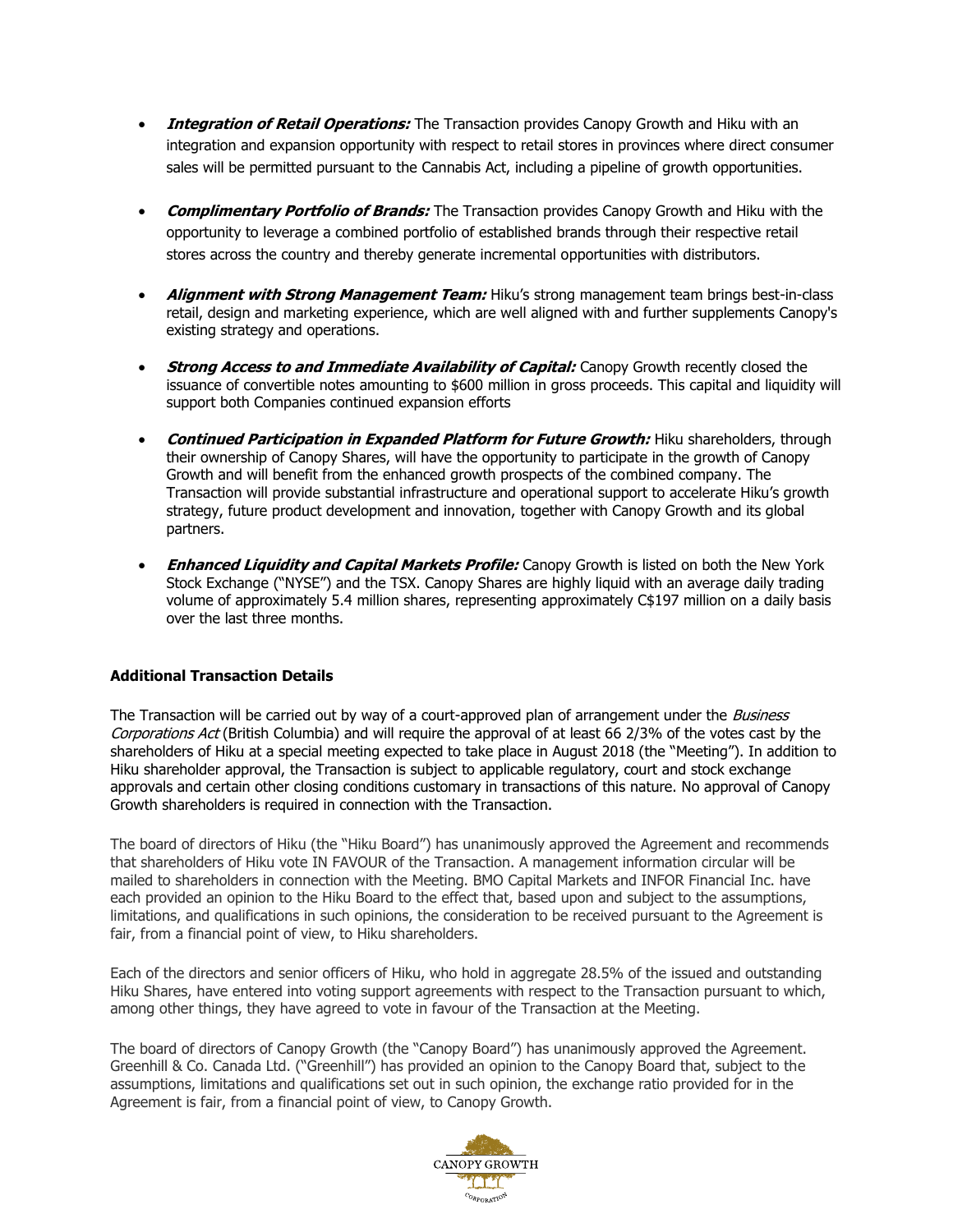The Agreement includes certain non-solicitation covenants subject to the right of Hiku to accept a superior proposal in certain circumstances, with Canopy Growth having a five-business day right to match any such superior proposal received by Hiku. The Agreement also provides for the payment of a C\$15 million termination fee, if the Transaction is terminated in certain specified circumstances.

On July 10, 2018, the Hiku Board unanimously determined, after receiving the advice of its financial and legal advisors, that the Transaction constitutes a "Superior Proposal" pursuant to the arrangement agreement between Hiku and WeedMD Inc. ("WeedMD") originally announced on April 19, 2018 (the "WeedMD Agreement"). The Hiku Board provided notice of that determination to WeedMD. WeedMD has waived its "right to match" the proposal by Canopy Growth. Accordingly, the WeedMD Agreement has been terminated and Hiku has paid a termination fee of C\$10 million to WeedMD pursuant the terms of the WeedMD Agreement. Canopy has advanced Hiku the funds to pay the termination fee pursuant to a promissory note.

#### **Advisors and Counsel**

Cassels Brock & Blackwell LLP is acting as legal counsel to Canopy Growth. XIB Financial and Greenhill acted as financial advisors to Canopy Growth and Greenhill has provided a fairness opinion to the Canopy Board.

Wildeboer Dellelce LLP is acting as legal counsel to Hiku. BMO Capital Markets is acting as financial advisor to Hiku and BMO Capital Markets and INFOR Financial Inc. have each provided a fairness opinion to the Hiku Board.

## **Canopy Growth Contact:**

Caitlin O'Hara Media Relations Caitlin.ohara@canopygrowth.com 613-291-3239

Investor Relations Tyler Burns Tyler.burns@canopygrowth.com 855-558-9333 ex 122

**Director** Bruce Linton tmx@tweed.com



#### **Hiku Contact:**

Will Stewart VP, Corporate Communications and Public Affairs [wstewart@hiku.com](mailto:wstewart@hiku.com) 416-899-9422

CEO Alan Gertner investors@hiku.com

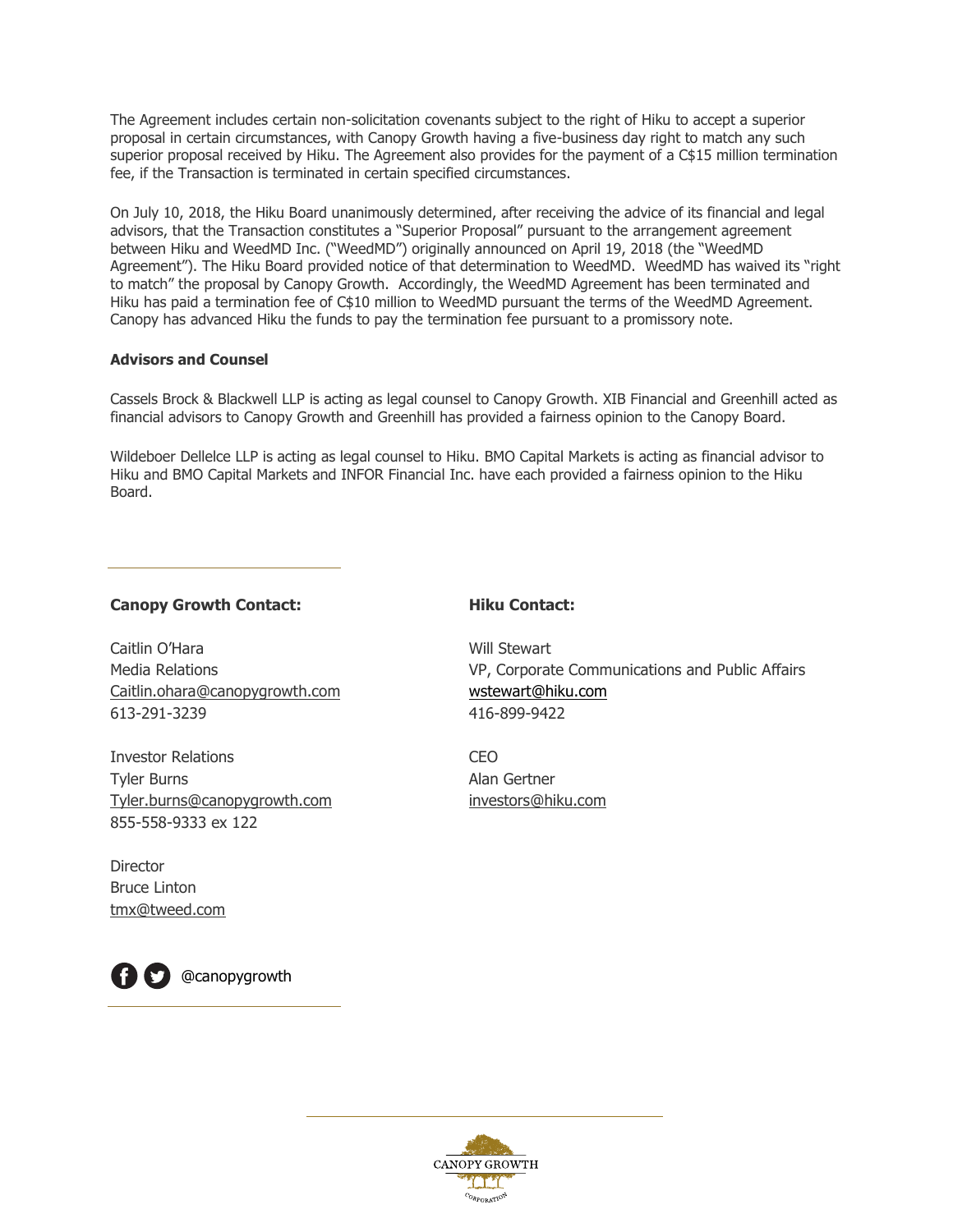#### **About Canopy Growth Corporation**

Canopy Growth is a world-leading diversified cannabis and hemp company, offering distinct brands and curated cannabis varieties in dried, oil and Softgel capsule forms. From product and process innovation to market execution, Canopy Growth is driven by a passion for leadership and a commitment to building a world-class cannabis company one product, site and country at a time.

Canopy Growth has established partnerships with leading sector names including cannabis icon Snoop Dogg, breeding legends DNA Genetics and Green House seeds, and Fortune 500 alcohol leader Constellation Brands, to name but a few. Canopy Growth operates ten cannabis production sites with over 2.4 million square feet of production capacity, including over 500,000 square feet of GMP-certified production space. Canopy Growth has operations in eight countries across five continents. The Company is proudly dedicated to educating healthcare practitioners, conducting robust clinical research, and furthering the public's understanding of cannabis, and through its partly owned subsidiary, Canopy Health Innovations, has devoted millions of dollars toward cutting edge, commercializable research and IP development. Through partly owned subsidiary Canopy Rivers Corporation, Canopy Growth is providing resources and investment to new market entrants and building a portfolio of stable investments in the sector. From our historic public listing to our continued international expansion, pride in advancing shareholder value through leadership is engrained in all we do at Canopy Growth. For more information visit www.canopygrowth.com

#### **About Hiku Brands**

Hiku is focused on building a portfolio of engaging cannabis brands, unsurpassed retail experiences and handcrafted cannabis production. With a national retail footprint led by Tokyo Smoke, craft cannabis production through DOJA's ACMPR licensed grow, Van der Pop's female-focused educational platforms, and Maïtri, our Quebec based cannabis brand featuring high quality handmade accessories, Hiku houses an industryleading portfolio that aims to set the bar for cannabis brands in Canada.

Hiku's wholly-owned subsidiary, DOJA Cannabis Ltd., is federally licensed to cultivate and sell cannabis pursuant to the ACMPR, owning two production facilities in the heart of British Columbia's Okanagan Valley. Hiku's subsidiary, TS Brandco Holdings Inc. ("Tokyo Smoke"), has been conditionally awarded one of four master retail licenses in Manitoba. Hiku also operates a network of retail stores selling coffee, clothing and curated accessories, across British Columbia, Alberta and Ontario.

#### **Forward-Looking Statement**

This news release contains "forward-looking statements" within the meaning of the United States Private Securities Litigation Reform Act of 1995 and "forward-looking information" within the meaning of applicable Canadian securities legislation. Often, but not always, forward-looking statements and information can be identified by the use of words such as "plans", "expects" or "does not expect", "is expected", "estimates", "intends", "anticipates" or "does not anticipate", or "believes", or variations of such words and phrases or state that certain actions, events or results "may", "could", "would", "might" or "will" be taken, occur or be achieved. Forward-looking statements or information involve known and unknown risks, uncertainties and other factors which may cause the actual results, performance or achievements of Canopy Growth, Hiku or their respective subsidiaries to be materially different from any future results, performance or achievements expressed or implied by the forwardlooking statements or information contained in this news release. These forward-looking statements include, but are not limited to, statements relating to our expectations with respect to: the timing and outcome of the Transaction; the anticipated benefits of the Transaction to the parties and their respective security holders; impact of the Transaction and anticipated growth of the combined entity; and the anticipated timing of the Meeting.

Risks, uncertainties and other factors involved with forward-looking information could cause actual events, results, performance, prospects and opportunities to differ materially from those expressed or implied by such forward-looking information, including assumptions as to the time required to prepare and mail security holder meeting materials; the ability of the parties to receive, in a timely manner and on satisfactory terms, the necessary regulatory, court and shareholders approvals; the ability of the parties to satisfy, in a timely manner, the other conditions to the closing of the Transaction; other expectations and assumptions concerning the Transaction; and such risks contained in Canopy Growth's annual information form dated June 28, 2018 and in Hiku's amended and restated management's discussion and analysis for the three months ended March 31, 2018 and filed with Canadian securities regulators available on Canopy Growth and Hiku's respective issuer profile on SEDAR at www.sedar.com. Readers are cautioned that the foregoing list of factors is not exhaustive.

In respect of the forward-looking statements and information concerning the anticipated benefits and completion of the Transaction and the anticipated timing for completion of the Transaction, Canopy Growth and Hiku have provided such statements and information in reliance on certain assumptions that they believe are reasonable at this time. Although Canopy Growth and Hiku believe that the assumptions and factors used in preparing the forward-looking information or forward-looking statements in this news release are reasonable, undue reliance should not be placed on such information and no assurance can be given that such events will occur in the disclosed time frames or at all. The forwardlooking information and forward-looking statements included in this news release are made as of the date of this news release and Canopy Growth and Hiku do not undertake an obligation to publicly update such forward-looking information or forward-looking information to reflect new information, subsequent events or otherwise unless required by applicable securities laws.

There can be no assurance that the Transaction will occur, or that it will occur on the terms and conditions contemplated in this news release. The Transaction could be modified, restructured or terminated. Actual results could differ materially from those currently anticipated due to a number of factors and risks.